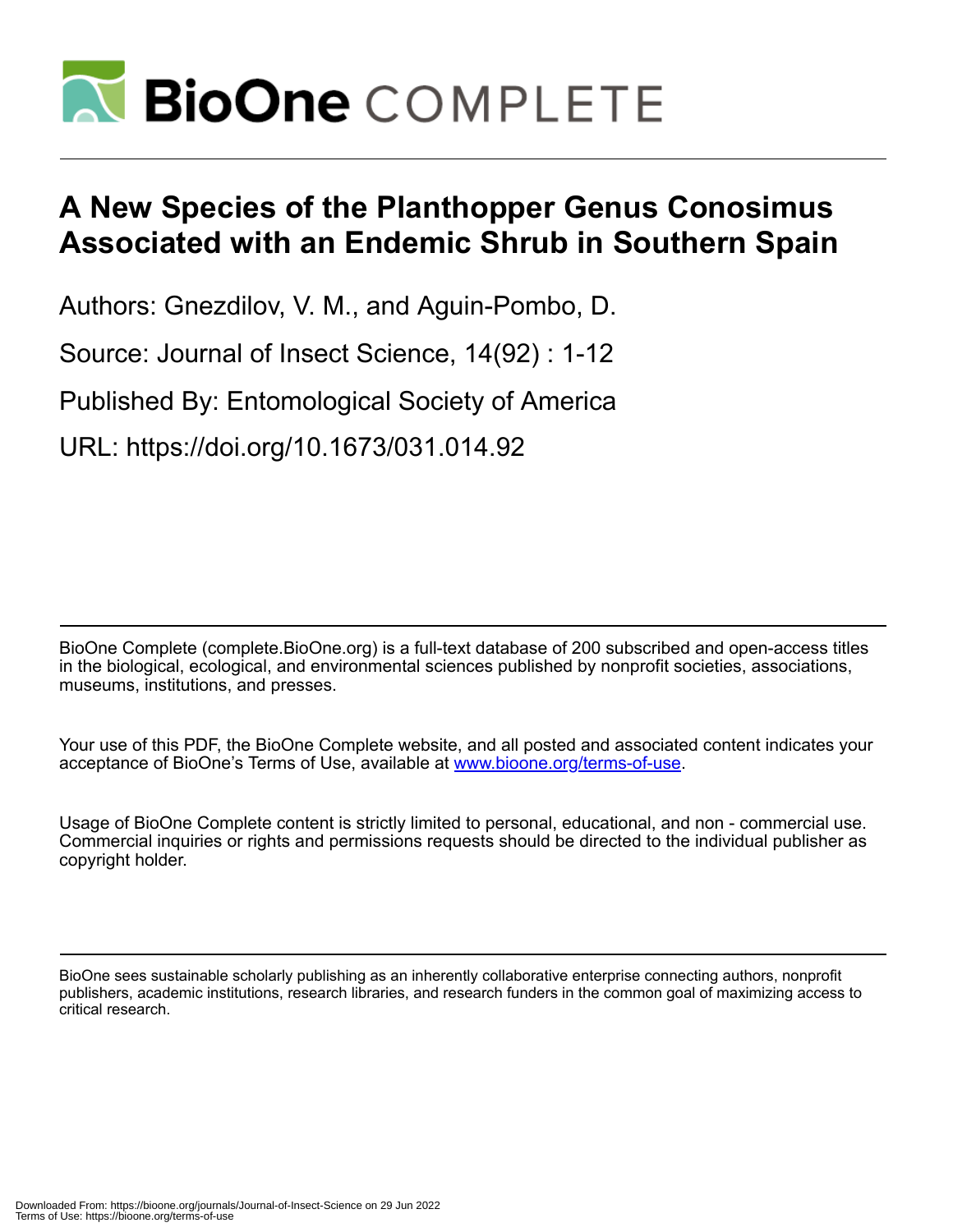

## **A new species of the planthopper genus** *Conosimus* **associated with an endemic shrub in southern Spain**

V. M. Gnezdilov<sup>1a</sup> and D. Aguin-Pombo<sup>2,3</sup>

1 Zoological Institute of the Russian Academy of Sciences, Universitetskaya nab.1, 199034, Saint Petersburg, Russia

<sup>2</sup>University of Madeira, Campus da Penteada, 9000-390 Funchal, Madeira, Portugal

<sup>3</sup>CIBIO, Centro de Investigação em Biodiversidade e Recursos Genéticos, Universidade do Porto, 4485-601 Vairão, Portugal

### **Abstract**

 The poorly-known genus *Conosimus* Mulsant et Rey, 1855 (Hemiptera: Fulgoroidea: Issidae) includes six species and is briefly reviewed. Adults and fifth instars of a new species, *Conosimus baenai* **n.** sp., are described and compared with other species in the genus. The new species is associated with an endemic shrub, *Echinospartum boissieri*, in Jaen, Spain, in the south of the Iberian Peninsula, one of the richest botanical areas of the Mediterranean Basin.

**Keywords:** Auchenorrhyncha, Issidae, Issini **Correspondence:**<sup>a</sup> vmgnezdilov@mail.ru or vgnezdilov@zin.ru **Editor:** Daniela Takiya was editor of this paper. **Received:** 16 September 2012 **Accepted:** 3 October 2013 **Published:** 17 July 2014 **Copyright:** This is an open access paper. We use the Creative Commons Attribution 3.0 license that permits unrestricted use, provided that the paper is properly attributed. **ISSN:** 1536-2442 | Vol. 14, Number 92

#### **Cite this paper as:**

Gnezdilov VM, Aguin-Pombo D. 2014. A new species of the planthopper genus *Conosimus* associated with an endemic shrub in southern Spain. *Journal of Insect Science* 14(92). Available online: http://www.insectscience.org/14.92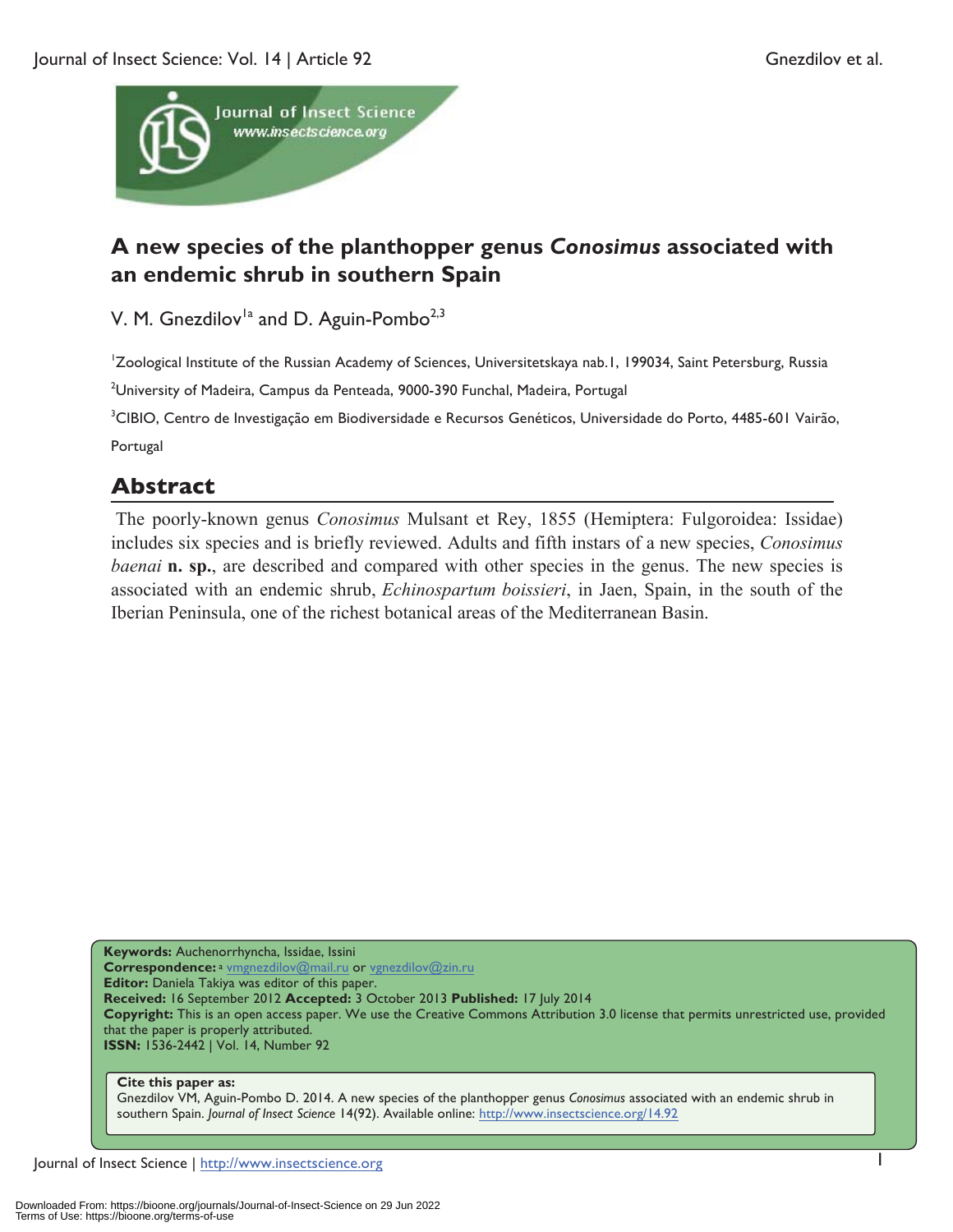#### **Introduction**

Issidae is a family of phytophagous Hemiptera distributed worldwide and comprises ≈1,000 species in >150 genera (Gnezdilov 2010a, 2013a). In the Mediterranean Basin, issids are mainly associated with arid and semiarid landscapes. Knowledge of the issid fauna of the Iberian Peninsula is scarce despite its great diversity and high number of endemic species; about 60 species are known from this area (VMG, unpublished data). The high species richness of the Iberian fauna is likely due to its environmental heterogeneity, which is determined by diverse climatic and geological conditions. Despite the importance of issids for biological conservation as indicators of special biotopes (Gnezdilov 2007) and evolutionary studies with faunogenetic reconstructions (Gnezdilov 2013b), the information on these planthoppers is still insufficient.

Among the Western Palaearctic issids, *Conosimus* Mulsant et Rey, 1855 is one of the poorly known genera; its systematics and ecology are not well known. It was established as a monotypical genus for *Conosimus coelatus* Mulsant et Rey, 1855 described from Provence in France (Mulsant and Rey 1855). About 100 years later, Soós (1976) erected the genus *Sphenidius* for *Sphenidius horvathi* described from Valencia in Spain, which was later synonymized with *Conosimus* by Dlabola (1987). Currently, *Conosimus* includes five species known only from the Western Mediterranean Basin: *C. coelatus* Mulsant et Rey, 1855*, C. horvathi* (Soós, 1976), *C. malfanus*  Dlabola, 1987*, C. noualhieri* Puton, 1898*,* and *C. violantis* Ferrari, 1884 (Gnezdilov et al. 2014)*.* 

*C. coelatus* is distributed from France, including Corse, via Spain to the Balearic Islands

(Mulsant and Rey 1855. Dlabola 1987, Gnezdilov 2010b). This species was reported from Corse as *C. corsicus* as described by Lethierry (1876), but it was placed in synonymy under *C. coelatus* by Melichar (1906). There is also an unconfirmed record of *C. coelatus* from Sardinia (Servadei 1952); an additional record of the species from Greece (Linnavuori 1965) is apparently mistaken because of misidentification. Another species of this genus, *C. noualhieri*, is known only from Algeria and Morocco (Puton 1898, Gnezdilov 2011). *C. horvathi* is probably a junior synonym of *C. noualhieri* according to its habitus and especially the shape of metope and coryphe. The remaining two species, *C. malfanus* and *C. violantis*, both known only from the original descriptions and the type specimens, described from two small volcanic Mediterranean islands, referred respectively by Dlabola (1987) as Malfa Island (Italy) and by Ferrari (1884) as Galita Island (Tunisia). In this work, one more species of the genus, *C. baenai* **n. sp.**, is described from Andalusia (southern Spain), and additional comments on the genus are given.

### **Materials and Methods**

Sampling was performed by placing a sweeping net below plants of *Echinospartum boissieri* (Spach) Rothm. (Fabales: Fabaceae), beating the plant with a stick, and actively collecting insects from the net with an aspirator. All samples were collected at Sierra del Ahillo (Alcaudete-Jaén) on 14-VII-91, 30-VII-95, and 30-VI-2012 at an altitude of 925 m. Dissected genital segments of the male specimen were boiled for a few minutes in 10% KOH solution. Photos and measurements were taken with a Leica MZ8 stereoscope (www.leicamicrosystems.com) attached to a JVC KY F7OB video camera (www.jvc.com). Images were produced using the software Synoptics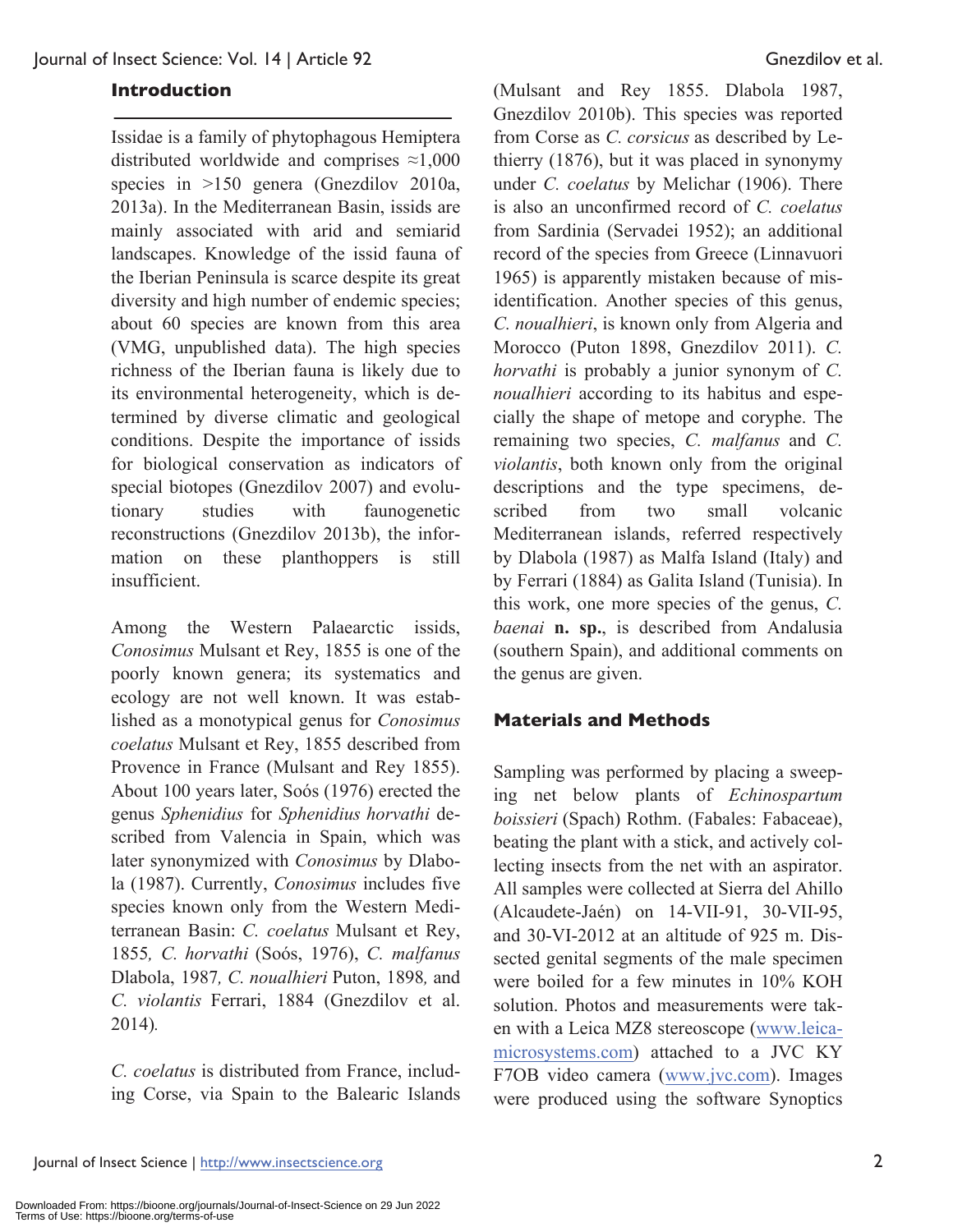Automontage (Syncroscopy, www.syncroscopy.com) and Adobe Photoshop (www.adobe.com). Drawings of the head and genital structures were made with a camera lucida attached to the microscopes Leica MZ95 and Mikmed-1. Terminology of head and larval pits follows Emeljanov (1995, 2001), except the hypocostal plate, a basal extension of the forewing below and perpendicular to the costal margin, which follows Emeljanov (1971).

Examined material is deposited in the following collections:

M. Baena collection, Córdoba, I.E.S. Trassierra, Spain

MNCN: Museo Nacional de Ciencias Naturales, Madrid

MMF: Museu Municipal do Funchal (História Natural), Funchal, Madeira, Portugal

MNHN: Muséum national d`Histoire naturelle, Paris

UMa: Universidade da Madeira, Portugal

ZIN: Zoological Institute, Russian Academy of Sciences, Saint Petersburg, Russia

### **Nomenclature**

This publication and the nomenclature it contains have been registered in ZooBank. The LSID number is:

urn:lsid:zoobank.org:pub:5D1C6804-85AD-4787-A539-C9267D61DE8C

### **Description**

*Conosimus baenai* **n. sp.**  Fig. 5–7, 12–21

**Adult male and female (**Fig. 5–7, 12–14, 16– 21)

**Description.** Metope long, weakly enlarged below the eyes, with relief median and sub-

lateral carinae joint at its upper margin (Fig. 7, 14). Sublateral carinae do not reach metopoclypeal suture. Median carina running up postclypeus. Ocelli absent. Pedicel almost sphaerical. Coryphe  $1.5\times$  as long as wide at median line, with relief median carina. Anterior margin of coryphe acutely angulate. Pronotum almost as long as mesonotum at median line, with relief median carina. Pronotum with wide paradiscal fields, with weak carina between the fields and paranotal lobes. Mesonotum with median and lateral carinae. Forewings elongate, narrowing apically, with relatively wide hypocostal plate; radius and median each with two branches, cubitus anterior simple (R 2 M 2 CuA 1), with transverse veins in the apical part of the wing; median furcates after radius in the first third of the wing. Clavus  $0.5 \times$  as long as the whole wing. Hindwings rudimentary. Hind tibia with 2 lateral teeth distally. First metatarsomere with entire row of 5 intermediate spines and 2 latero-apical spines.

**Coloration.** General coloration light yellow, sometimes greenish-yellow (Fig. 12, 13). Metope with dense dark brown or black dots on upper part (Fig. 14). Frontal part of postclypeus or sometimes almost whole postclypeus brown or dark brown. Pedicel brown or dark brown. Coryphe, pro-, and mesonotum with wide median black stripe running up the claval margin of forewings. Paradiscal fields of pronotum each with dark brown or black latero-marginal spot and paranotal lobes with dense dark brown or black dots. Radius and median of forewings framed by dark brown or black stripes. Third segment of rostrum dark brown or black. Fore- and middle femora and tibiae brownish-yellow. Hind femora brown internally. Apices of spines black. Abdominal tergites dark brown or black. Abdominal sternites light yellow, with dark brown dots around setal bases. Male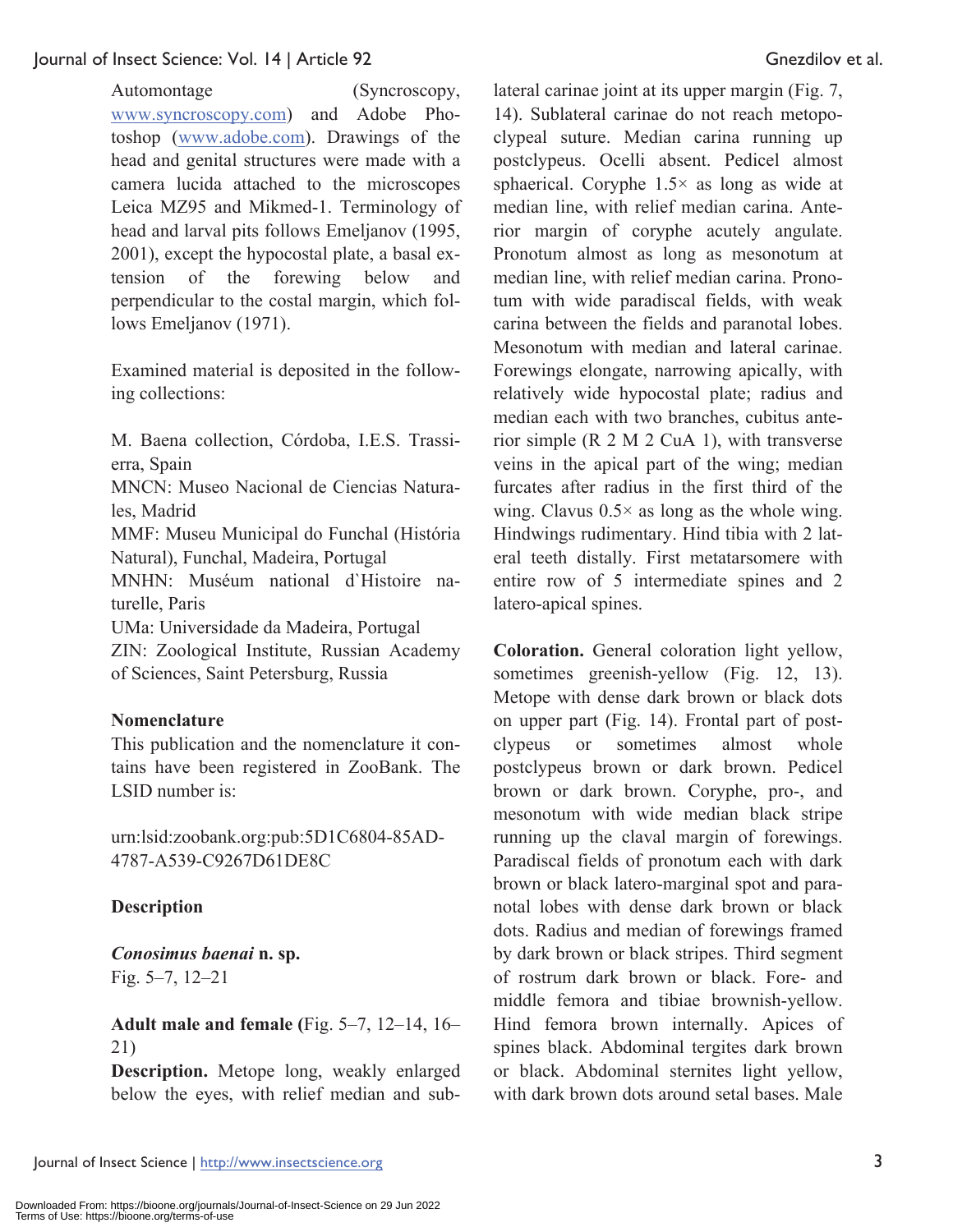pygofer light yellow, with dark brown or black upper angles. Styles light yellow. Male anal tube light yellow, sometimes, with brown apical margin. Female anal tube dark brown or black apically. Gonoplacs dark brown or black.

**Male genitalia (Fig. 16–21).** Pygofer with hind margin convex medially (in lateral view) and quadrate upper angles (Fig. 16). Anal tube long and narrow, with widely rounded apex (in dorsal view) (Fig. 17). Anal column short. Phallobase without processes, curved at obtuse angle, rounded apically (in lateral view), with long, widely rounded ventral lobe (Fig. 20, 21). Ventral margins of the phallobase turned out under the aedeagal hooks (Fig. 21). Aedeagus with pointed apical processes and a pair of long narrowing apically ventral hooks. Style with straight hind margin and rounded caudo-dorsal angle (Fig. 18). Capitulum of style narrowing apically (in dorsal view) (Fig. 19), on long neck, lateral tooth wide.

**Female genitalia.** Hind margin of sternum VII concave medially. Anal tube long and narrow. Anal column short. Gonoplacs with no keels.

**Total body length.** Males: 4.1–4.4 mm. Females: 4.7–5.0 mm.

### **Fifth instars** (Fig. 15).

**Description.** Metope with median carina reaching basal part of postclypeus and with sublateral carinae not reaching the metopoclypeal suture. Median and sublateral carinae joint at upper margin of metope forming acute angle. Metope with 22‒24 sensory pits in two rows between lateral keels and sublateral carinae at each side. Coryphe with no median carina, anterior margin acutely angulate, lateral margins parallel to each to other, posterior margin concave. Rostrum reaching hind coxae. Pronotum with tiny median carina; discal+posterolateral group of pits with 12 pits and paradiscal group with  $2 + 4$  pits on each side. Mesonotum with tiny median carina and relief lateral carinae; median paradiscal group of pits with 5 pits on each side. Metanotum with tiny median carina and smooth lateral carinae, every median paradiscal group with a single pit. Forewing pads reaching middle of abdominal tergite IV. Each forewing pad with 2 sensory pits on a longitudinal row and 2 isolated pits on the sides. Tergite IV with 4 lateral pits; tergite V with 6 pits; tergites VI‒VIII with 5 lateral pits; tergite IX with 3 lateral pits (the numbers are indicated for each side). Hind tibia with 2 lateral teeth distally and 8‒9 apical spines. First metatarsomere with 7–8 apical spines.

**Coloration.** Metope light yellow except brown or dark brown apical angles between median and sublateral carinae. Clypeus light yellow. Coryphe, pronotum, except light yellow distally paradiscal fields, meso- and metanotum, and forewing pads basally brown, dark brown, or black. Median line of the head and body with light narrow stripe on pro-, meso-, and metanotum and wide on the coryphe and abdomen. Forewing pads light yellow except basal parts. Pedicel, hindwing pads, and paranotal lobes brown, dark brown, or black. Abdominal tergites brown, dark brown, or black with light yellow patches. Abdominal sternites and legs brownish yellow. Apices of spines black.

### **Total body length.** 2.8–3.3 mm.

### **Type material**

HOLOTYPE: ♂, Sierra del Ahillo, Alcaudete-Jaén, Spain, 37° 36.692' N, 4° 1.782' W, [on] *Echinospartum boissieri*, 30-VII-1995, M. Baena leg. (MNCN).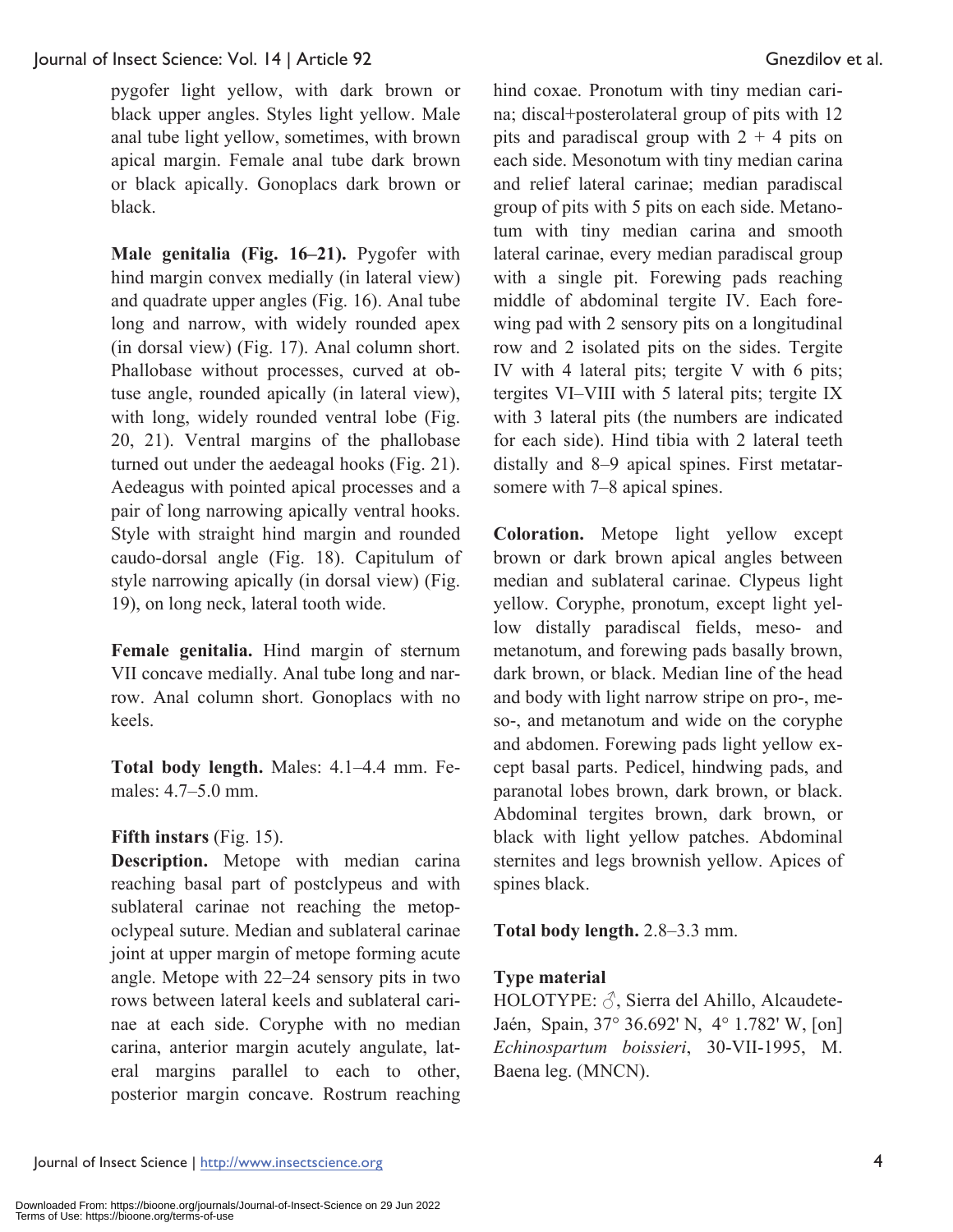PARATYPES: 4 3<sup>∂</sup>, Sierra del Ahillo, Alcaudete-Jaén, 37° 36.692' N, 4° 1.782' W, [on] *Echinospartum boissieri*, 30-VII-1995, M. Baena leg. (MNCN –  $2 \text{ } \textcircled{}$ ; M. Baena – 1  $\sqrt[3]{2}$ ; ZIN – 1  $\sqrt[3]{2}$ ; 1  $\sqrt{2}$ , 2 nymphs (fifth instar), same locality, 14-VII-1991, M. Baena leg. (ZIN);  $8 \text{ }\partial\phi$ ,  $7 \text{ }\mathcal{Q}$ ,  $5$  nymphs (fifth instar), same locality, 30-VII-2012, M. Baena leg  $(ZIN - 2 \text{ } \partial \partial, 2 \text{ } \mathcal{Q} \varphi, 2 \text{ numbers}$  (fifth instar; MNCN – 1  $\delta$ , 1  $\Omega$ , 1 nymph (fifth instar); MNHN – 1  $\delta$ , 1  $\varphi$ ; MMF – 1  $\delta$ , 1  $\varphi$ , 1 nymph (fifth instar); UMa – 1  $\delta$ , 1  $\varphi$ , 1 nymph (fifth instar); M. Baena –  $2 \text{ } \textcircled{3} \textcircled{3}$ ,  $1 \text{ } \textcircled{2}$ ).

**Etymology.** The new species is named *baenai* as a masculine Latinized noun derived from the surname of Manuel Baena, a Spanish hemipterologist, in recognition for his kind support to this study and his contribution to the taxonomy of Iberian Hemiptera.

**Diagnosis.** The new species clearly differs from other species of the genus in the coloration of forewings and veins. Although all species of the genus have veins the same color as the wings (not marked), usually light brown or light brown yellowish, *C. baenai* **n. sp.** has light yellow, sometimes greenish yellow wings in contrast to radial and median veins framed by dark brown or black stripes (Fig. 13).

**Habitat.** The new species was found in a habitat dominated by thorny shrubs of *Echinospartum boissieri* (Spach) Rothm. (Fabaceae) in a medium-high mountain area (Fig. 22 and 23). This rare shrub is endemic to the Baetic Range in southern Spain and conforms scrublands on calcareous substrate (Valdés et al. 1987), being found among the natural communities of *Pinus halepensis* (Torres et al. 1999). The bloom time and fruits of this yellow-flowering shrub occurs from July to August.

**Distribution and biology.** The species is known only from the type locality, Sierra del Ahillo, near Alcaudete in Jaen. It was collected on *E. boissieri* when the plant was in fructification at 925 m above sea level, but the plant grows at higher altitudes. Nymphs and adults occur in July on *E. boissieri*.

### **Discussion**

According to the length of coryphe medially, the five species of *Conosimus* described so far were recognized in two groups: species with short coryphe (*C. coelatus*, *C. malfanus*, *C. violantis*; Fig. 1, 3) and species with long coryphe (*C. noualhieri*, *C. horvathi*; Fig. 8, 9, 11). In both groups, the females have coryphe longer than males have. Since the width of the metope is correlated with the length of the coryphe, species with long coryphe have narrower metope and species with short coryphe have wider metope (Fig. 1–11). *Conosimus baenai* **n. sp.** occupies intermediate position between these two groups according to the length of coryphe (Fig. 5‒7). According to Dlabola's (1987) illustrations, species of the genus are slightly different from each other in the structure of male genitalia. Further study is in need to determine whether there are genital differences that can be useful for the identification of species.

Three species of *Conosimus* occurring on the Iberian Peninsula seem to differ in distribution: *C. horvathi* is only known from Valencia (Eastern Spain), whereas *C. baenai* **n. sp.** and C*. coelatus* are reported from Andalusia (Southern Spain), Jaen, and Granada (Dlabola 1987), respectively. The latter also occurs in the Balearic Islands (Dlabola 1985, Gnezdilov 2010b).

Journal of Insect Science | http://www.insectscience.org 5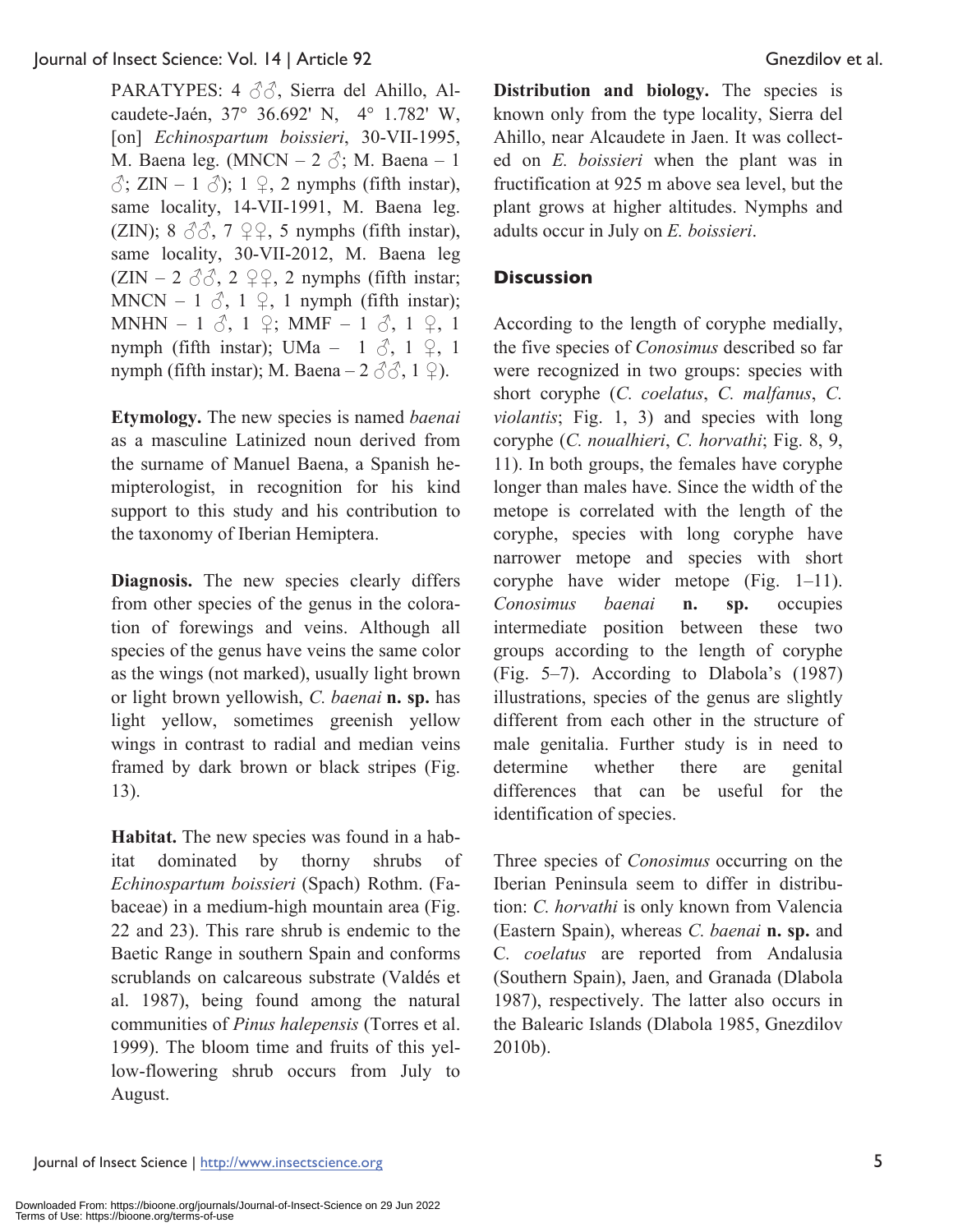The ecology of *Conosimus* is almost unknown. Published information for *C. malfanus* indicates that this species is associated with halophile vegetation in its type locality (Dlabola 1987). However, *C. coelatus* was collected recently by the first author in Provence (Vaison-la-Romaine) on garriga vegetation (VMG, unpublished data), and *C. baenai* **n. sp.** was found associated with scrublands of *E. boissieri* in Andalucia (Sierra del Ahilho). These data suggest that these species are ecologically diverse, occupying different types of habitats that range from sea level to middle high mountain altitudes. The association of *C. baenai* **n. sp.** with a rare shrub, endemic to southern and southeastern Spain (Valdés et al. 1987), suggests that it may follow the distribution of its host plant along the Baetic System. This system of multiple mountain ranges is aligned in a southwest-northeast direction from western Andalusia to Murcia and Valencia; it is extremely rich and outstanding in endemic plants (418 taxa belonging to 43 families) (Pérez-García et al. 2012). The association of *C. baenai* with *E. boissieri* is particular interesting because *Echinospartum* is endemic to the Iberian Peninsula and France. Because of its geographical isolation, this plant genus diversified into four endemic species representing two ecologically (sidicicolous vs. calcicolous) unrelated groups (Talavera 1999). Because the species of *Echinospartum* differ in flavonoid composition, plant secondary metabolites (Bermejo et al. 1987), known to be insectfeeding deterrents, a degree of host plant specialization is likely to occur in *C. baenai*. Further analysis of the fauna of *Conosimus* associated with *Echinospartum* spp. not only could give ideas about the diversification of the *Conosimus* species but also may contribute in defining the areas of *Echinospartum*, which may be recognized as different

chorological units (Rivas Martinez 1975) and prioritized for conservation purposes.

### **Acknowledgements**

We are thankful to Fabio Sousa for plate composition of insect photographs. Travel and accommodation expenses of the first author to different European museums was financially supported by the Alexander von Humboldt Stiftung (Bonn, Germany), the Royal Society (London), Muséum national d'Histoire naturelle (Paris), and Ministry of Education and Science of the Russian Federation (project № 16.518.11.7070). Travel and accommodation expenses of the second author were financially supported by three TMR (Training and Mobility of Researchers) grants to visit the collections of the following institutions: Museum and Institute of Zoology of the Polish Academy of Sciences (Synthesys), the Muséum national d'Histoire naturelle (Paris) (Colparsyst), and the Museo Nacional de Historia Natural (Biodiberia). We are glad to thank Hannelore Hoch (Berlin, Germany), Thierry Bourgoin (Paris, France), and Mike Wilson (Cardiff, UK) for their hospitality.

### **References**

**Bermejo, P., M. E. Carreter, and T. Ortega T. 1986.** Isoflavones in *Echinospartum barnadesii* (Graells) Rothm. I. Preliminary study. *An. Jardín Bot. Madrid* 43(1): 113– 119.

**Dlabola, J. 1987.** Neue taxonomische Erkenntnisse über die Gattungen *Ommatidiotus* und *Conosimus* (Homoptera, Issidae). *Acta Entomol. Mus. Natl. Praga* 42: 73–82.

**Emeljanov, A. F. 1971.** New genera of planthoppers of the families Cixiidae and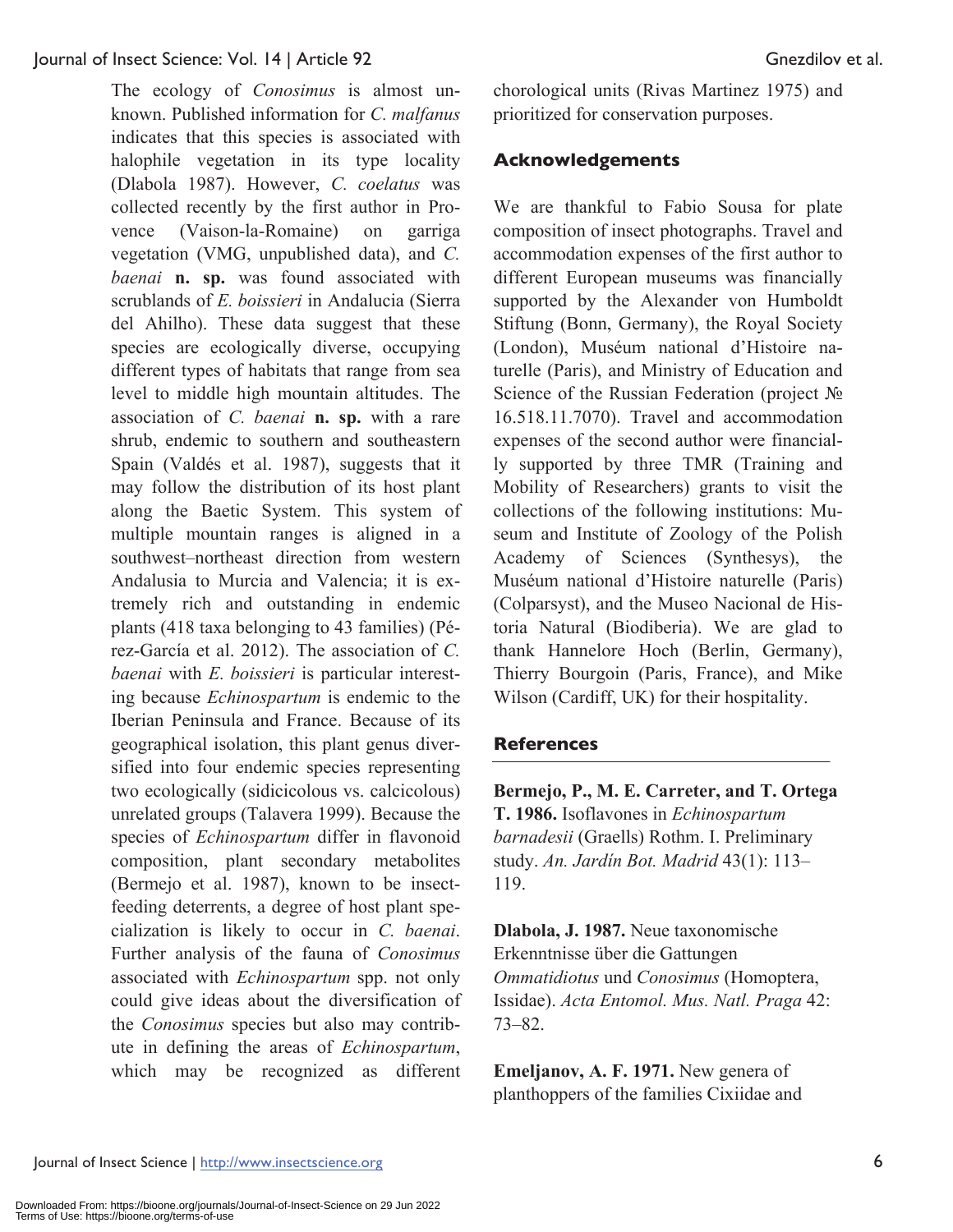Issidae (Homoptera, Auchenorrhyncha) from the fauna of the USSR. *Entomol. Obozr*. 50: 619–627. (In Russian with English summary). English translation, *Entomol. Rev*. 50: 350– 354.

**Emeljanov, A. F. 1995.** On the problem of classification and phylogeny of the family Delphacidae (Homoptera, Cicadina) taking into consideration larval characters. *Entomol. Obozr.* 74: 780–794. (In Russian with English summary). English translation, *Entomol. Rev.* (1996) 75: 134–150.

**Emeljanov, A. F.** 2001. Larval characters and their ontogenetic development in Fulgoroidea (Homoptera, Cicadina). *Zoosystem. Ross*. 9: 101–121.

**Ferrari, P. M.** 1884. Materiali per lo studio della Fauna Tunisina raccoltida G. e L. Doria. *Ann. Mus. Civ. Stor. Nat. Genova* (2)1: 439‒522.

**Gnezdilov, V. M. 2007.** Homoptera, pp. 105– 109. In: A. S. Zamotajlov (ed). *Red data book of Krasnodar Territory (animals)*, 2nd ed. Krasnodar: Centre for the development of the press, television and radio of Krasnodar Territory (In Russian).

**Gnezdilov, V. M. 2010a.** Composition and distribution of the family Issidae (Hemiptera, Fulgoroidea). Abstracts: talks and posters. pp. 87–88. *13th International Auchenorrhyncha Congress, Vaison-la-Romaine, France, 28 June–2 July 2010*.

**Gnezdilov, V. M. 2010b.** New synonyms, combinations, and faunistic records of Western Palaearctic planthoppers of the family Issidae (Homoptera, Fulgoroidea). Entomol. Oboz. 88: 413–422. (In Russian

with English summary). English translation, *Entomol. Rev*. 90: 1024–1030.

**Gnezdilov, V M. 2011.** New records for some Western Palaearctic Issidae (Hemiptera: Fulgoroidea). *Acta Entomol. Slovenica* 19: 187–192.

**Gnezdilov, V. M. 2013a.** Modern classification and the distribution of the family Issidae Spinola (Homoptera, Auchenorrhyncha, Fulgoroidea). *Entomol. Obozr.* 92: 724–738. (In Russian with English summary).

**Gnezdilov, V. M. 2013b.** Issidisation of fulgoroid planthoppers (Homoptera, Fulgoroidea) as an evidence of parallel adaptive radiation. *Entomol. Oboz*. 92: 62–69. (In Russian with English summary). English translation, *Entomol. Rev*. 93: 825–830.

**Gnezdilov, V. M., W. E. Holzinger, and M. R. Wilson. 2014.** The Western Palaearctic Issidae (Hemiptera, Fulgoroidea): an illustrated checklist and key to genera and subgenera. *Proceedings of the Zoological Institute RAS*, Vol. 318, Supplement 1, 121 pp.

**Lethierry, M. L. 1876.** Homoptères nouveaux d'Europe et des contrées voisines. Pt. 1. *Ann. Soc. Entomol. Belge*. 19: 76–89.

**Linnavuori, R. 1965.** Studies on the Southand East- Mediterranean hemipterous fauna. *Acta Entomol. Fennica* 21: 1–69.

**Melichar, L. 1906.** Monographie der Issiden (Homoptera). *Abh. K. K. Zool.-Bot. Ges*. 3(4): 1–327.

**Mulsant, M. E., and C. Rey. 1855.** Description de quelques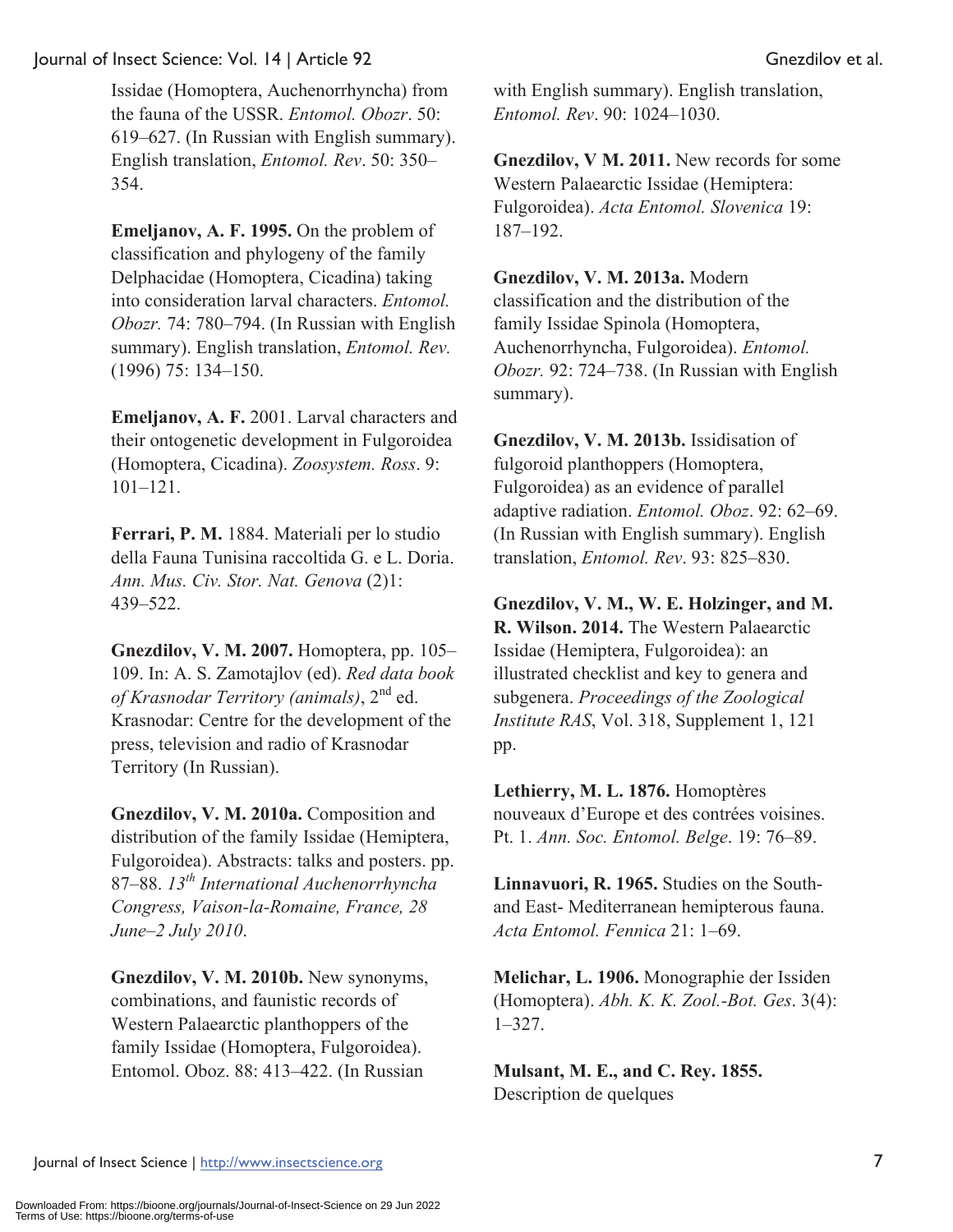Hémiptères‒Homoptères nouveaux ou peu connus. *Ann. Soc. Linn. Lyon* 2: 197–249.

**Pérez-García, F. J., J. M. Medina-Cazorla, F. Martínez-Hernández, J. A. Garrido-Becerra, A. J. Mendoza-Fernández, E. Salmerón-Sánchez, and J. F. Mota. 2012.** Iberian Baetic endemic flora and the implications for a conservation policy. *Ann. Bot. Fennici* 49(1–2): 43–54.

**Rivas Martínez, S. 1975.** Mapa de vegetación de la provincia de Ávila. *An. Inst. Bot. Cavanilles* 32: 1493–1556.

**Servadei, A. 1952.** Hemiptera Sardiniae (Heteroptera et Homoptera Auchenorrhyncha). *Redia* 37: 443–478.

**Soós, Á. 1976.** *Sphenidius horvathi* gen. n., sp. n. aus Spanien (Homoptera, Issidae). *Folia Entomologica Hungarica* 29(1): 87–91.

**Talavera, S. 1999.** *Echinospartum*, pp. 119– 127. In: S. Talavera, C. Aedo, S. Castroviejo, C. Romero, L. Sáez, F. J. Salgueiro, and M. Velayos (eds.). *Flora ibérica*, Vol. 7 (I). *Real Jardin Botánico*. CSIC.

**Torres, J. A., A. Garcia-Fuentes, C. Salazar, E. Cano, and F. Valle. 1999.**  Caracterizacion de los pinares de *Pinus halepensis* Mill. en el sur de la Peninsula Iberica. *Ecologia mediterranea* 25: 135–146.

**Valdés, B., S. Talavera, and E. Fernández-Galiano (Eds). 1987.** *Flora Vascular de Andalucía Occidental*,Vol. 2. Ketres.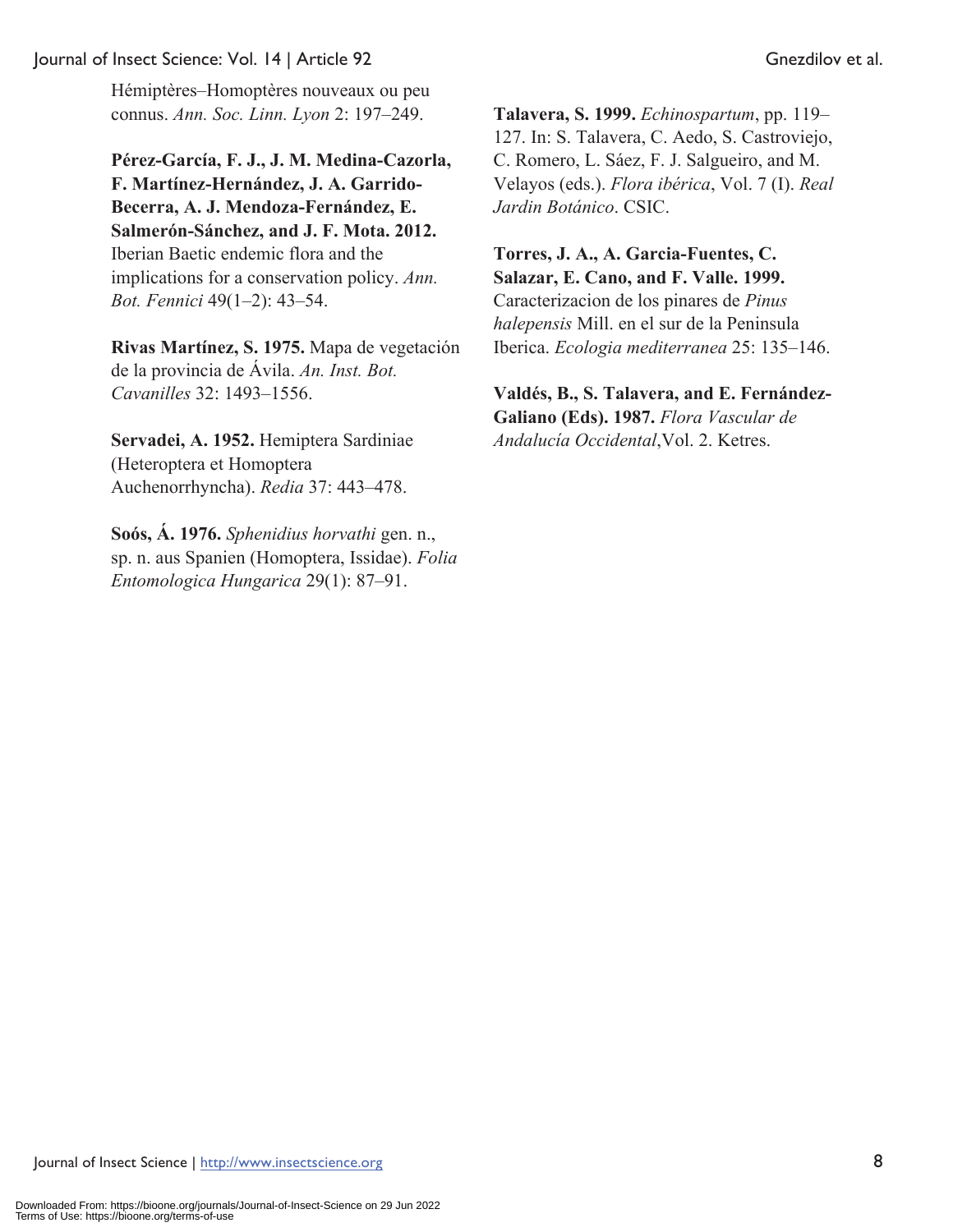

**Figures 1–11.** Heads of *Conosimus* species. (1, 2) *Conosimus coelatus* Mulsant et Ray, male (France, MNHN): (1) coryphe, dorsal view; (2) metope and clypeus, frontal view. (3, 4) *Conosimus malfanus* Dlabola, male (holotype, MNHN): (3) coryphe, dorsal view; (4) metope and clypeus, frontal view. (5‒7) *Conosimus baenai* **n. sp**.: (5) female (paratype), coryphe, dorsal view; (6) male (paratype), coryphe, dorsal view; (7) male (paratype), metope and clypeus, frontal view. (8‒11), *Conosimus noualhieri* Puton: (8) female (Morocco, MNHN), coryphe, dorsal view; (9) female (Algeria, MNHN), coryphe, dorsal view; (10) male (syntype, MNHN), metope and clypeus, frontal view; (11) male (syntype, MNHN), coryphe, dorsal view. High quality figures are available online.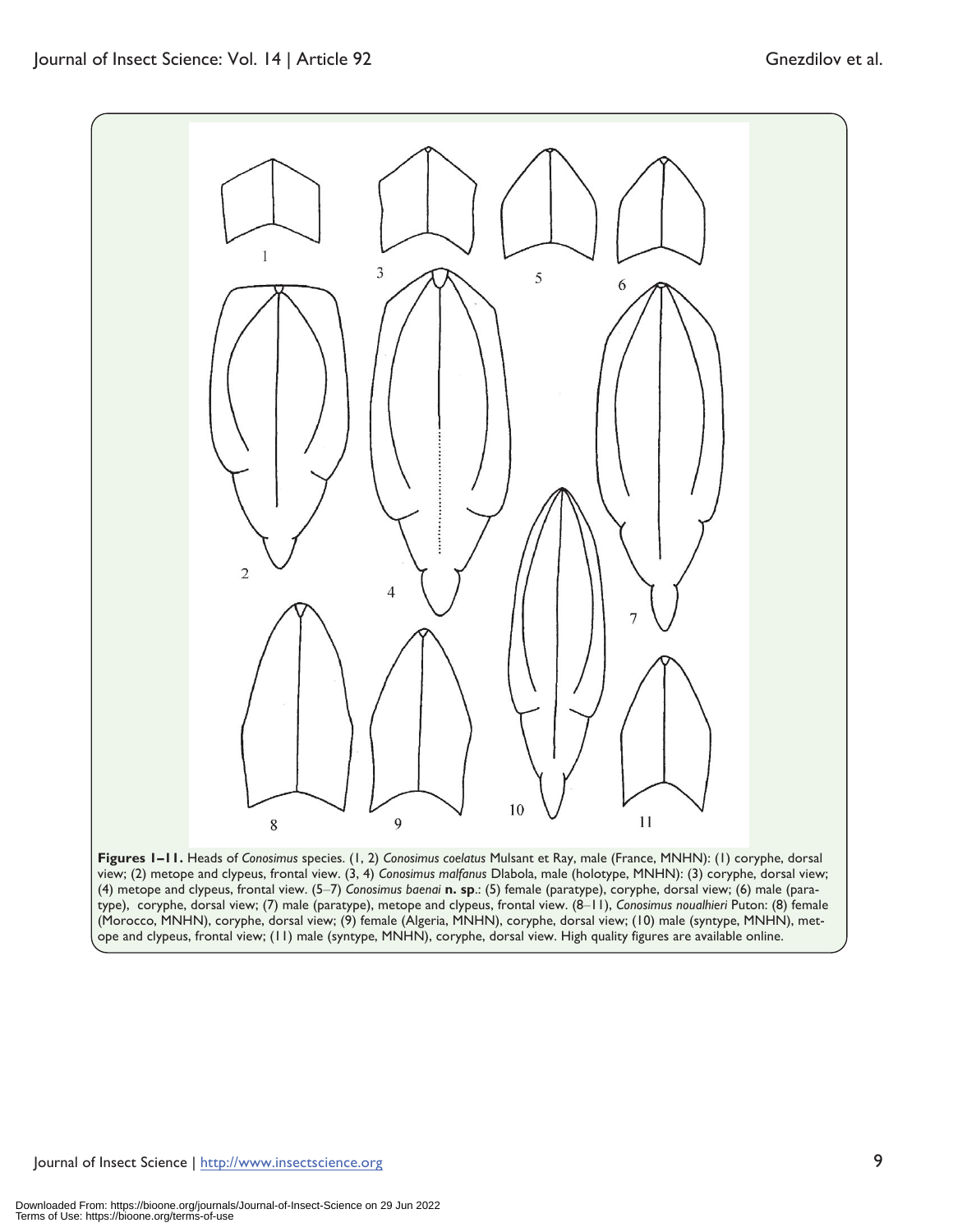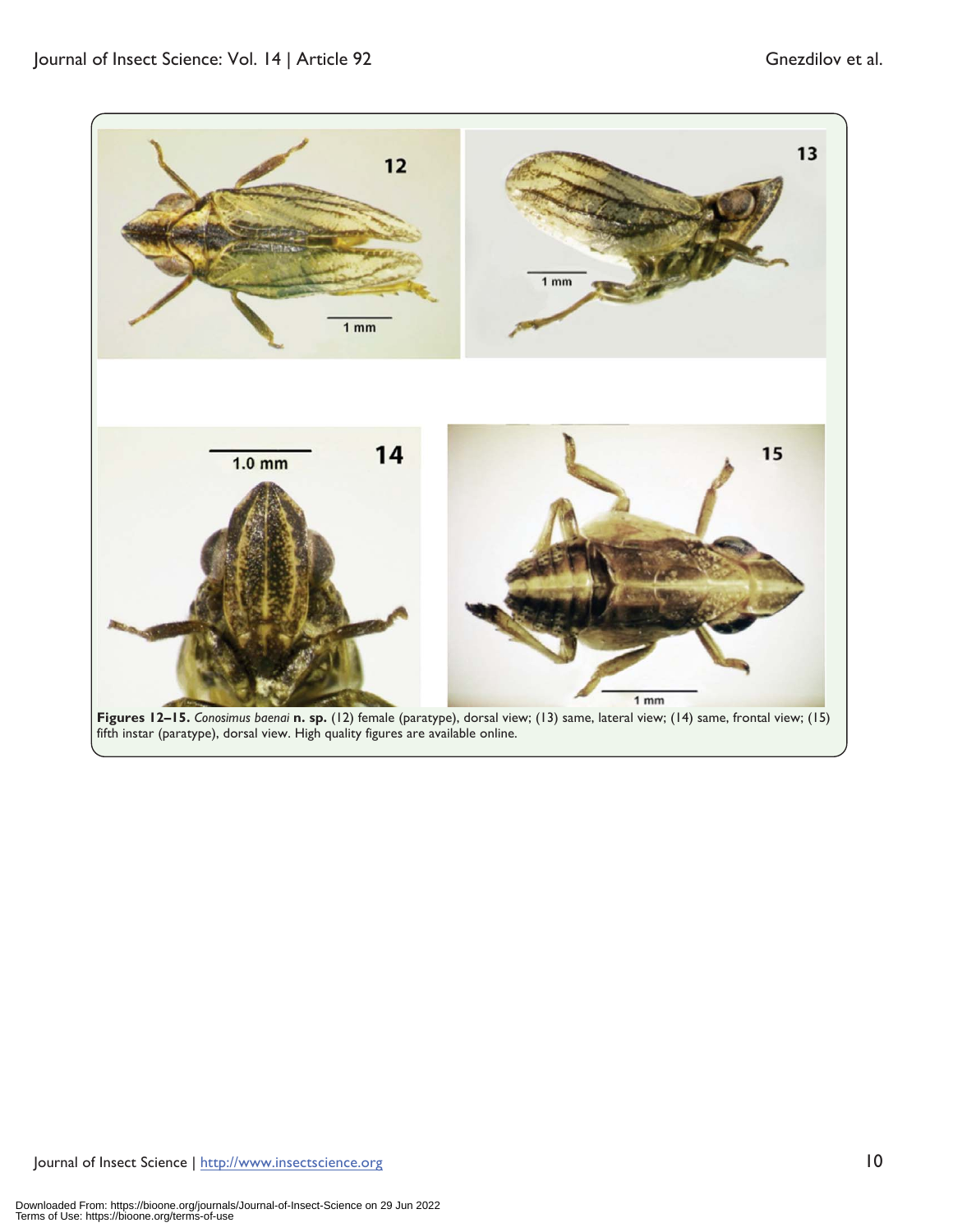

**Figures 16–21.** *Conosimus baenai* **n. sp.**, holotype, male genitalia. (16) pygofer and anal tube, lateral view; (17) anal tube, dorsal view; (18) style, lateral view; (19) capitulum of style, dorsal view; (20) penis, lateral view; (21) same, ventral view. High quality figures are available online.